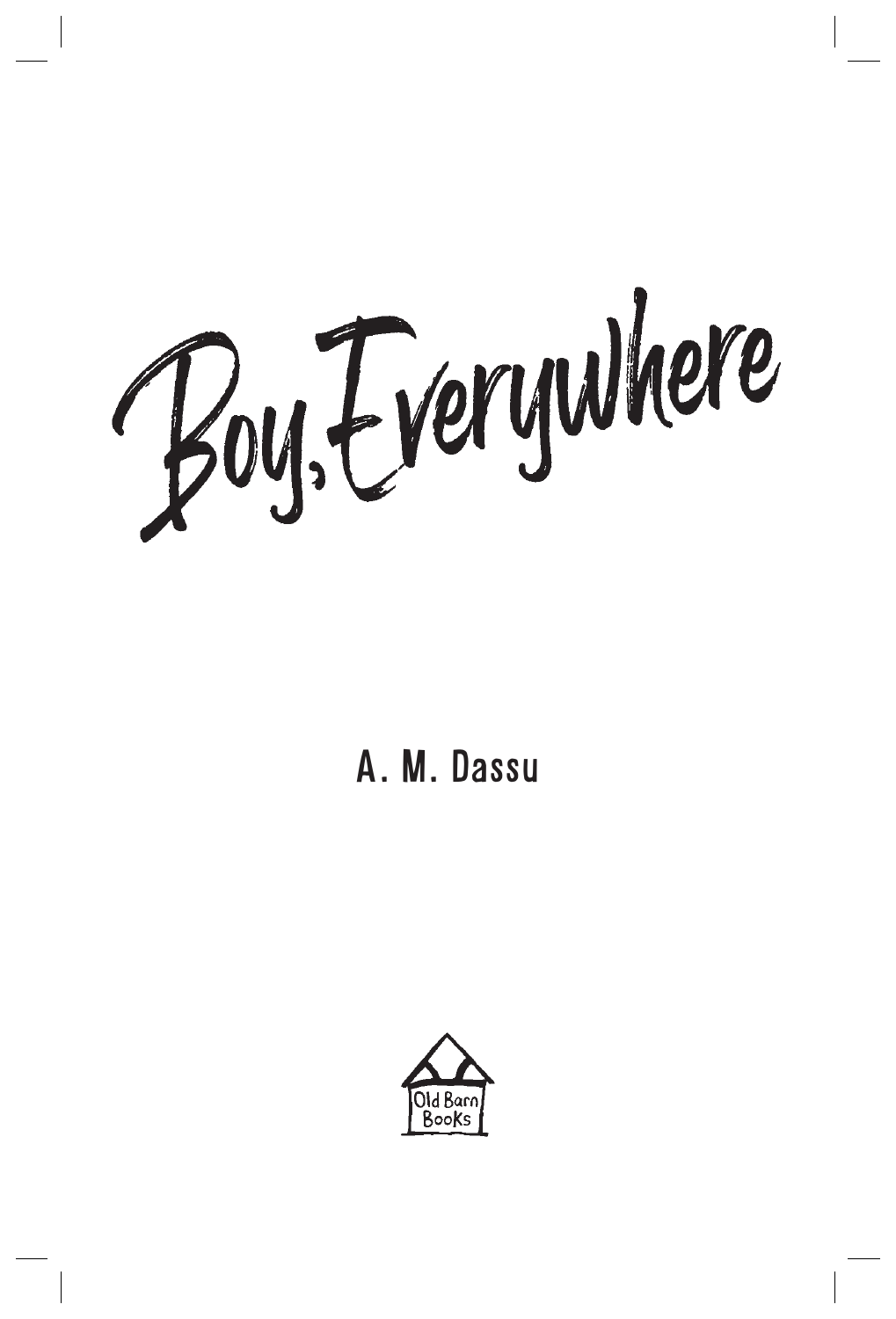## Chapter 1

It all started going wrong during English. It was the last lesson on Thursday before the weekend began, we'd just finished reading *To Kill a Mockingbird* and Miss Majida stood at the whiteboard going through some comprehension questions. I was scribbling them down, my head resting on my arm, when Leila tapped me on my shoulder from behind and handed me a note.

Are you coming ice-skating tomorrow?

I'd started writing back when the door flew open and Mr Abdo, our principal, burst into the room.

I shot up from my desk the second he entered and straightened my shoulders. Everyone's eyes were fixed on Mr Abdo, their faces blank.

'Pack your bags. You're all to go home,' he said, rubbing the creases on his tired, worn face. 'See you back here on Sunday morning.'

We didn't need telling twice. Everyone slapped their books shut and the room erupted into noisy chatter. My best friend Joseph turned to me and our eyes locked in confusion.

'Your parents and guardians have been called and are on their way to collect you,' Mr Abdo added, loosening the knot in his tie, his lips thin and tight, lines deepening across his brow.

'But why, Sir?' asked someone from the back of the class.

'There's been a bombing. This is not a drill, eighth grade. We need to get you all home. You know the protocol.'

A collective gasp rose from the room.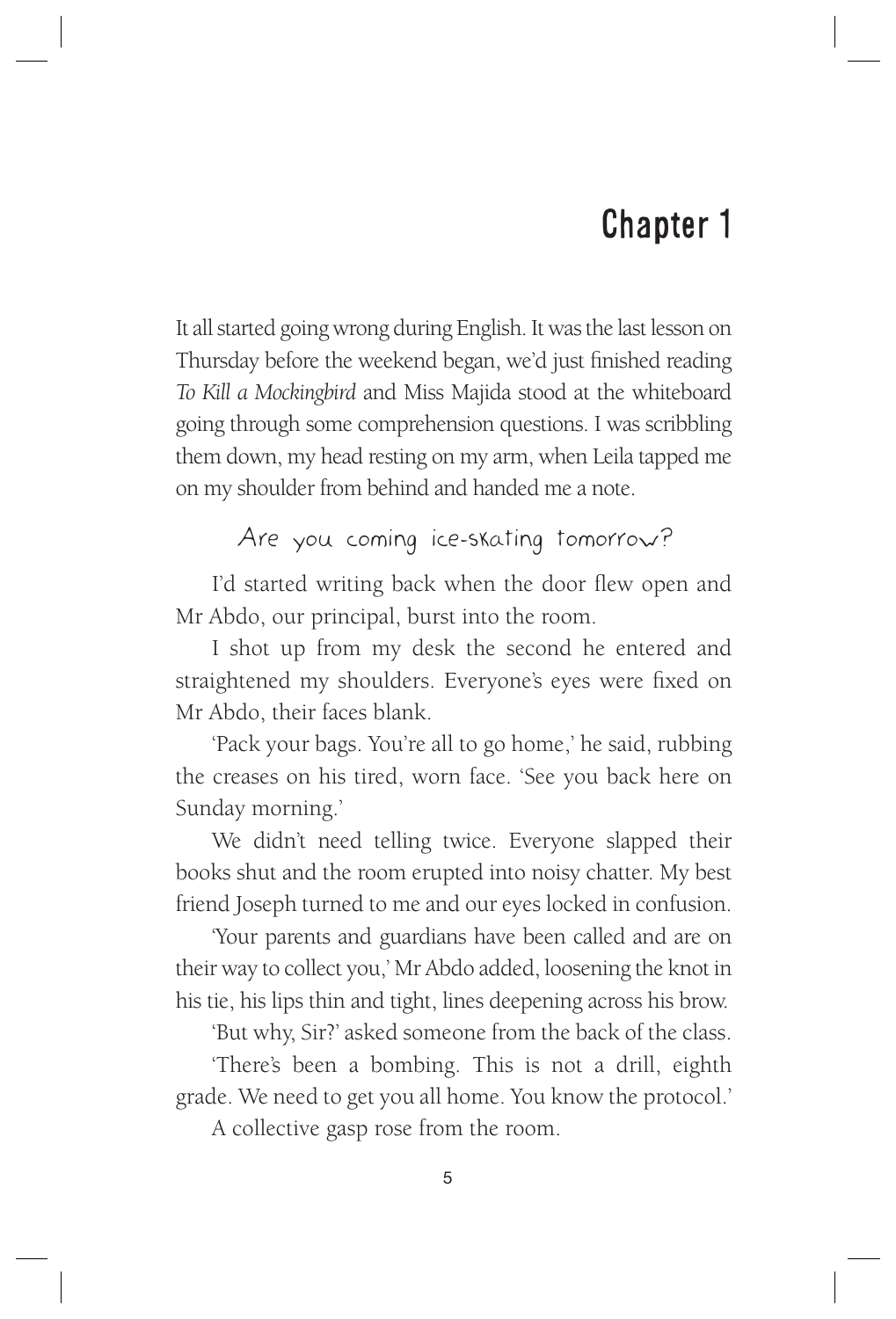Through the sash windows, the sky was a clear blue. I couldn't see any smoke. Everything looked normal. The old orange tree stood firm in the sunlit courtyard, the gold crescent moon on top of the mosque's minaret gleamed in the distance. Behind it the red, white and black-striped flag on top of the church tower fluttered gently in the breeze, cars were hooting their horns and the newspaper seller was still shouting out to people passing by his stall.

Where had the bomb gone off? Panic prickled through me as I thought of home. I wished phones were allowed in school so I could just call to see if Mama, Baba and Sara were okay. I grabbed my bag to get my iPad, but remembered it wasn't in there. 'Joseph, get your tablet out,' I said. 'Just want to check what's happened – I left my iPad at home.'

'They won't have bombed anywhere near us, Sami. Don't worry,' said Joseph, pulling his tablet out of his bag and swiping to log in. 'What shall I type?' he asked, leaning in towards me.

'Google "bombing in Damascus".'

After a second, he pursed his lips and said, 'Nothing's coming up.' He showed me the error message – the internet was down for the second time that day.

My shoulders tensed. I quickly reminded myself that it was usually the outskirts of the city that were bombed. Most of Syria was torn apart because of the war, but no one had gotten close to Damascus.

'Your mama and baba are at work, right?' Joseph asked, his eyes focused on my forehead. I realised I was sweating and wiped the back of my arm across my face.

'Yeah, Baba's at the hospital but Mama worked from home today because Sara wasn't feeling well. They *should*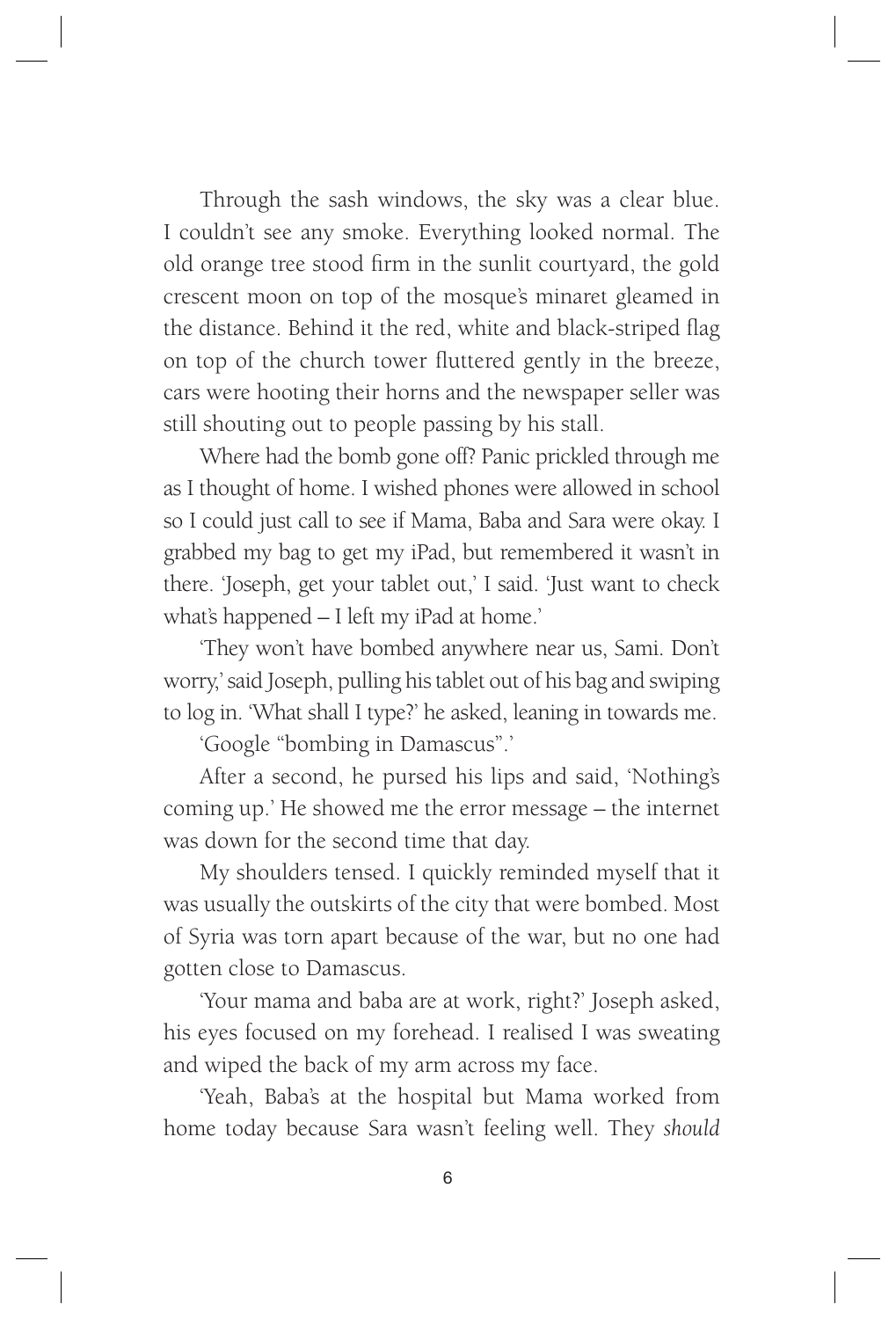be at the mall now,' I said, glancing at my Swatch. 'She's picking up my football boots before the trials.'

'Well, no one's ever bombed the centre. The government's always on high alert. Just chill, bro,' said Joseph, lightly pushing his fist into my shoulder before turning to put his tablet away.

He was right. But every time there was a bomb alert, I couldn't help worrying. *Damascus is safe,* I told myself. I took a deep breath, gathered my books, and packed them into my bag while Mr Abdo spoke to Miss Majida. She had her hand over her mouth and looked like she was about to burst into tears.

A backpack pushed past my arm, followed by another – everyone was leaving.

'They're doing you a favour, Sami. You weren't gonna pass the English test later anyway.' I turned to find George grinning at me, then pushing Joseph. 'Neither were you, sucker.'

Even at a time like this, George couldn't help being an idiot. Maybe it was his way of showing he wasn't nervous like me, but it was so annoying.

'You're the one that's gonna fail, loser,' said Joseph, sticking his face into George's.

George sneered at Joseph. 'Shut up! You're so fat, the only English letters you know are *K, F, C*.' He turned to me, raising his eyebrows and running his hands through his hair.

*So dumb*, I thought. George still hadn't gotten over Joseph coming from a non-English-speaking school.

The class babble and sound of scraping chairs made it hard to think of a quick response, but I had to stick up for Joseph, whose cheeks were now the colour of tomatoes.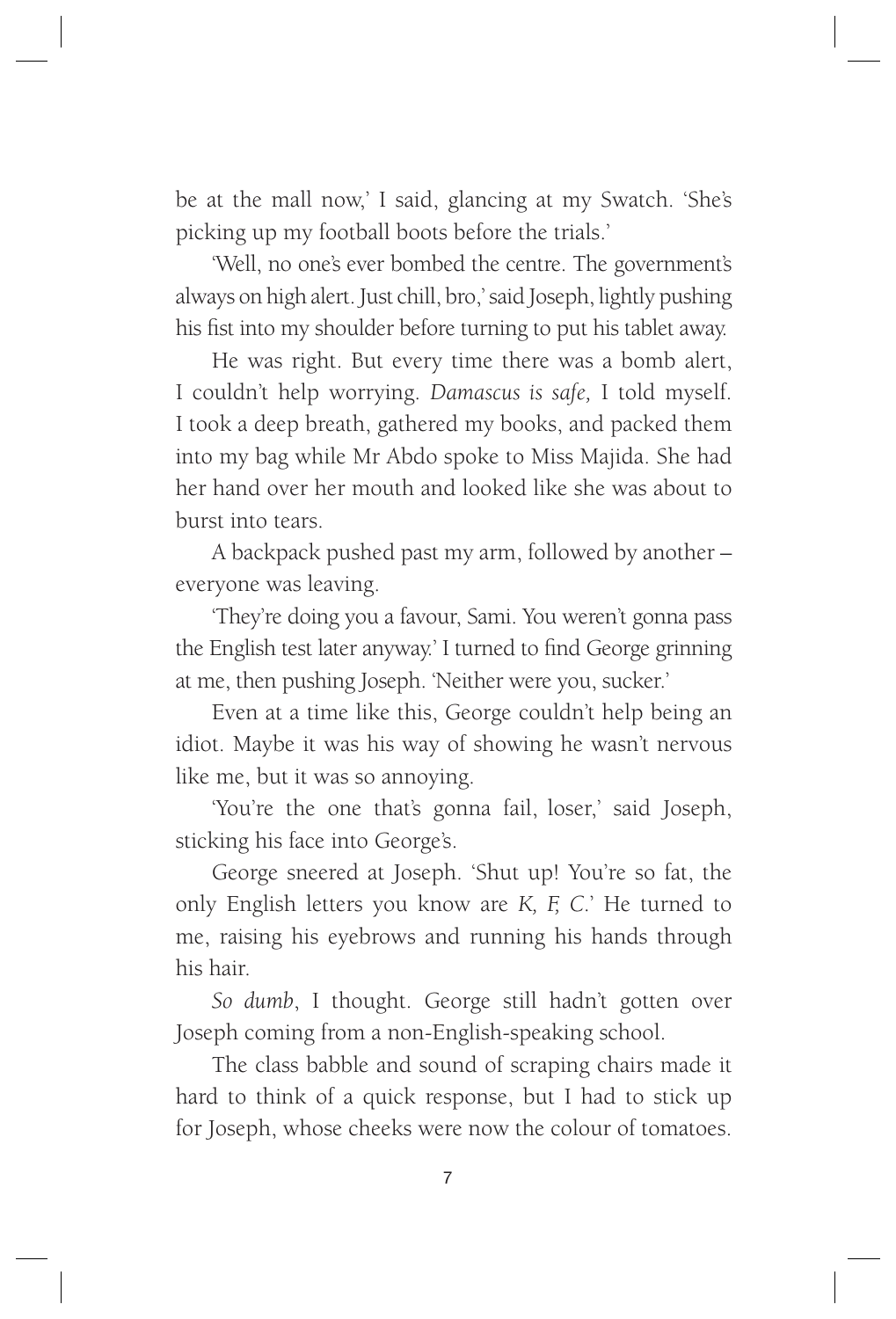I rolled my eyes at George. 'We'll see. *K, F* and *C* are still three more letters than you know. Did you stay up all week thinking of that one?' His grin grew, so I added, 'Should I use *smaller* words to make sure you understand what I'm saying?' It wasn't the greatest comeback but I couldn't think of anything else.

George's mini fan club, which consisted of exactly two friends, tugged him away.

'Loser,' I muttered as they left.

Joseph and I joined the stream of kids leaving the classroom. Mr Abdo was now speaking to Miss Majida at the door, but she stopped talking the second I drifted towards it.

Joseph clutched his backpack, his head lowered. He was unusually quiet. Ugh. George had gotten to him again.

'You want to go to Damer's for ice cream after the trials?' I asked to cheer him up.

'Yeah, of course, man!' Joseph said, his eyes sparkling with excitement. 'Then we can go again tomorrow after iceskating.' He grinned.

Mr Abdo marched past us. 'Hang on,' I said to Joseph and ran to catch up with him.

'Um, Sir, we're supposed to be going to football after school. Where should we wait?' I asked, wondering if Mama had collected my football boots.

He picked up his pace and strode into the classroom next door to ours and started talking to the teacher inside. I shrugged at Joseph as he caught up with me.

We rushed down the central stairway of the school behind the swarm of students and flowed into the large reception area, where our physics teacher, Miss Maria, was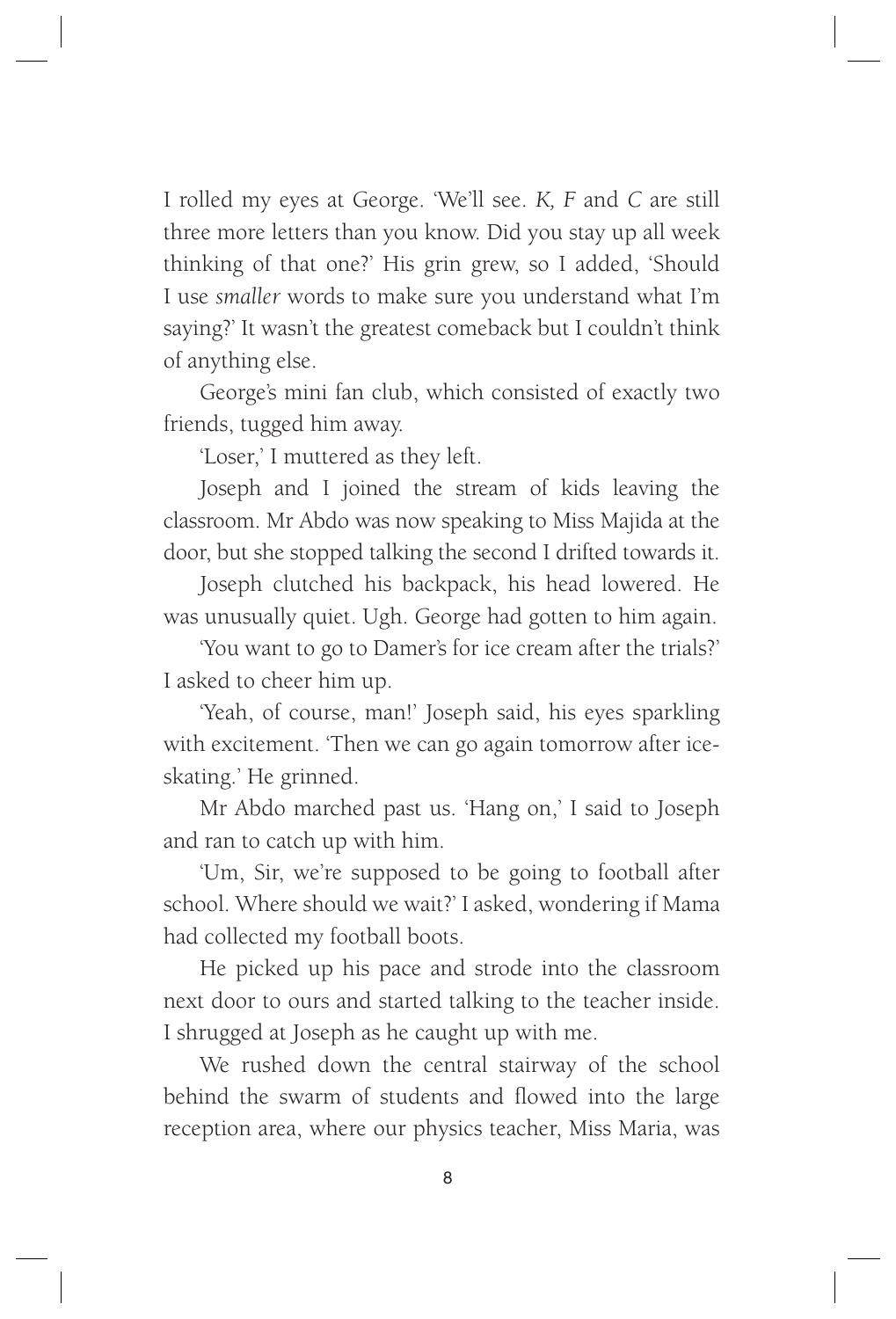ushering everyone out of the side exit. I slowed down as I spotted Joseph's dad in a smart dark-grey suit, sitting on the deep-buttoned green leather sofa with his head in his hands. No one else's parents were inside, which was odd. The dark wood-panelled walls where the president's portrait hung made him look even gloomier.

'Baba?' said Joseph. His dad looked up.

'Ah, Sami, come here.' Joseph's dad stood up and reached out to hug me first. *Weird*. I went to him, feeling awkward, and as he embraced me tightly my heart began to race.

He pressed my head against his shoulder and ruffled my hair, then released me and grabbed Joseph. I stepped back, feeling woozy from inhaling his strong aftershave.

'Right, let's get you both home,' he said in Arabic, turning from Joseph.

'But what about the football trials?' I asked. 'Our driver is bringing my boots. I have to wait for him!'

'Your baba asked me to pick you up. It's not safe to be out today.'

'But Baba!' Joseph interrupted. 'We were gonna get on the team today! This is so unfair!'

'Joseph, I already told you, it's not safe to be at the stadium.'

Joseph tutted, shoved the carved wooden door open, and walked out.

'Thank you! I'll keep you updated,' Joseph's dad shouted at the school receptionist as he followed Joseph out. I ran after him, my stomach lurching. Baba wouldn't send Joseph's dad to pick me up unless it was serious. Maybe the bombing was really bad. Baba would know because of the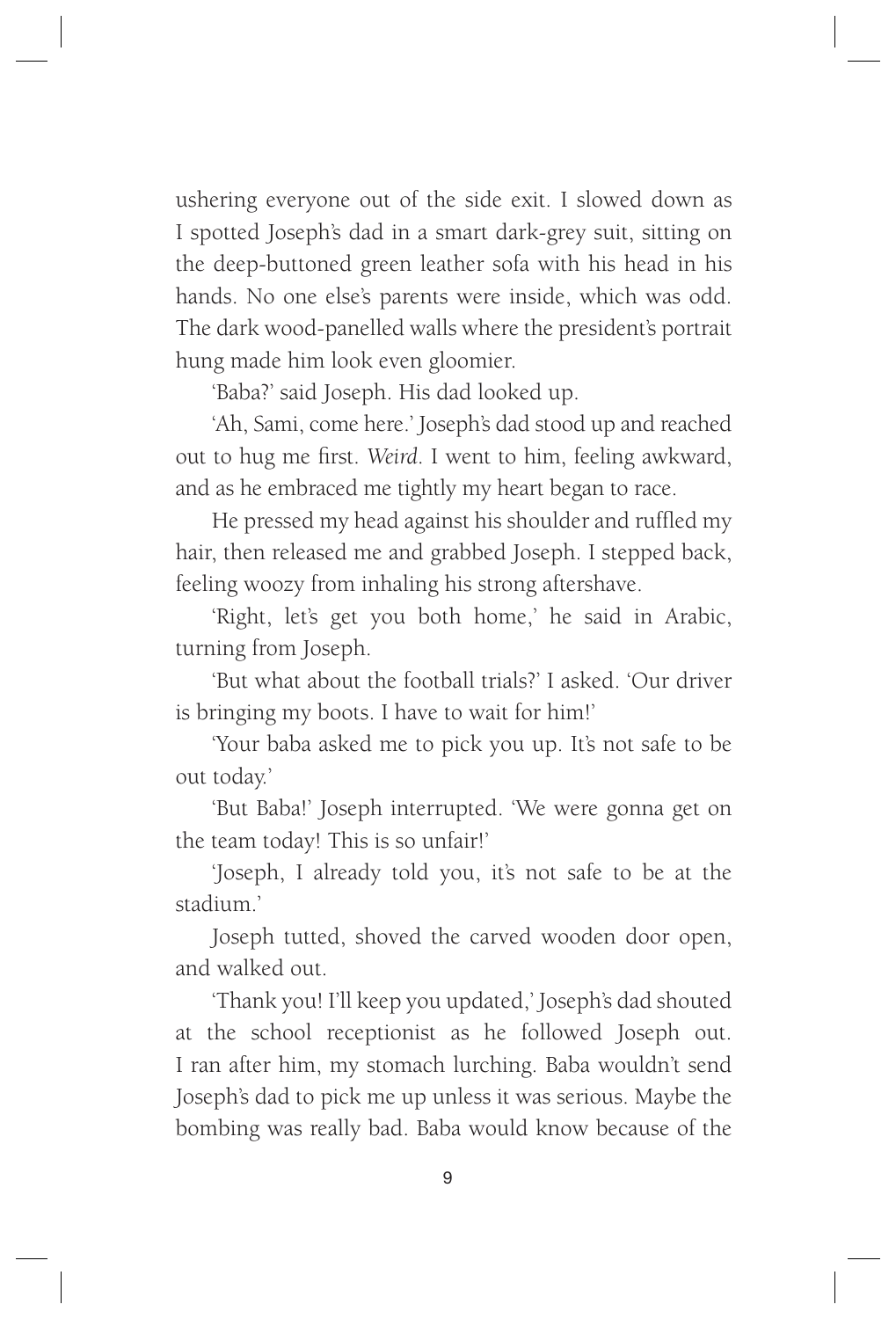number of casualties coming in at the hospital.

The street outside school was a tangle of gridlocked cars and beeping horns. Cars were double parked across the sidewalk, leaving hardly any room to walk between them. The newspaper seller pushed papers and magazines into our sides as we walked past his stall, desperately trying to get them sold while the street was jammed with people. We all got into Joseph's dad's Honda CR-V and I pulled the seat belt over me slowly, looking out at all the parents frowning in their cars. Joseph glanced at me and then pulled out his tablet.

'Can't believe they dropped a bomb today of all days… I've been waiting ages for this,' he muttered under his breath.

'I know…' I said. 'I bet Avraham's on his way with my boots as well. He's probably stuck in all the traffic now.'

'What did you end up ordering?' he asked, pressing *Play* on a game.

'Can't get the Nike Magistas in Damascus. So I got the Adidas Predators.'

'Oooh, nice.' He looked out of the window and then said, 'Thanks for sticking up for me with George.' His cheeks were flushed again.

'No worries. I'd never leave you to face that thug alone.'

George and his stupid gang had bullied Joseph ever since we started middle school. They thought they could do or say anything they wanted because they were *ulad masooleen* – kids of government officials. I'd never seen Joseph look so sad or alone as that first week of middle school, and I never wanted him to feel that way again. I'd always be there for him. It had always been Sami and Joseph. And it would be for ever.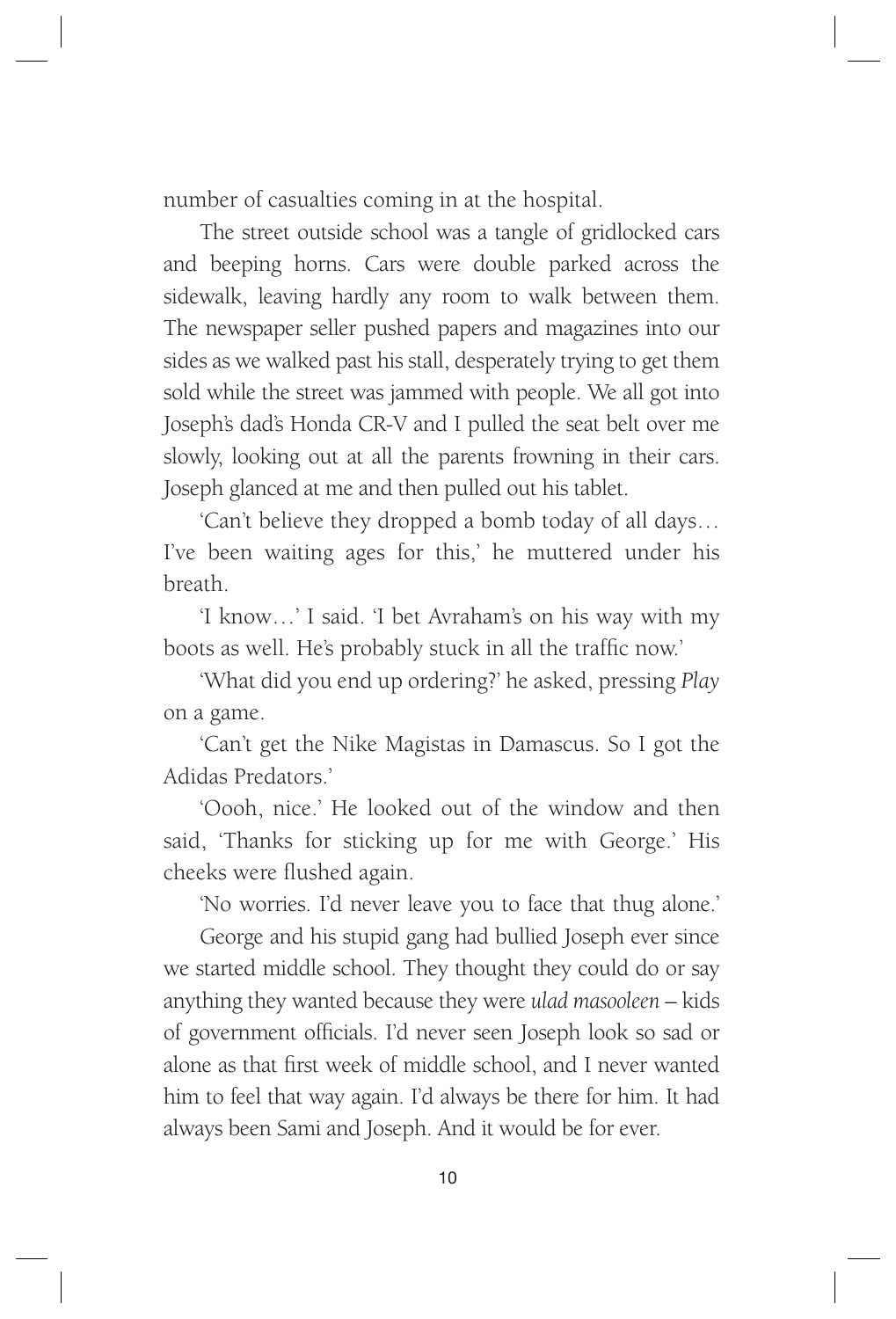'Ignore him,' I said. 'He's just jealous of your skills – still hasn't gotten over last semester when you scored that penalty.'

Joseph smiled. 'Yeah, that was awesome. Do you think they'll rearrange the trials to next week now?'

'Yeah, probably.'

As Joseph went back to his game, I stared out the window, checking out everyone's cars. Leila's mama was in her grey Lexus RX, but I couldn't see Leila through the tinted glass. *Oh man*. I realised I'd totally forgotten to reply to her note after Mr Abdo walked in. I hoped I hadn't upset her. I'd message when I got home and tell her me and Joseph would be at the ice rink at 3 p.m. tomorrow.

It took twenty minutes to get out of the school street behind all the other cars, but when we got moving I could see the high-rise buildings were still intact, the roads were clear, traffic only building up near the checkpoints. There were a few fluffy clouds scattered in the sky. Something circled the blue far away, probably a helicopter. I still couldn't see any smoke in the air. *They probably bombed the outskirts of the city,* I reassured myself again.

On the way to Joseph's neighbourhood, a crowd of people were gathered outside a big villa, the men in smart suits and the women in dresses, some wearing headscarves. But I was more interested in the cars they were standing next to – a black Bentley and a white Rolls-Royce parked on the road. Both Joseph and I sat up to get a better look, our mouths open, practically drooling.

'Whoa. What do you think they're here for?' I asked Joseph. 'Probably a wedding… or a funeral,' he said, showing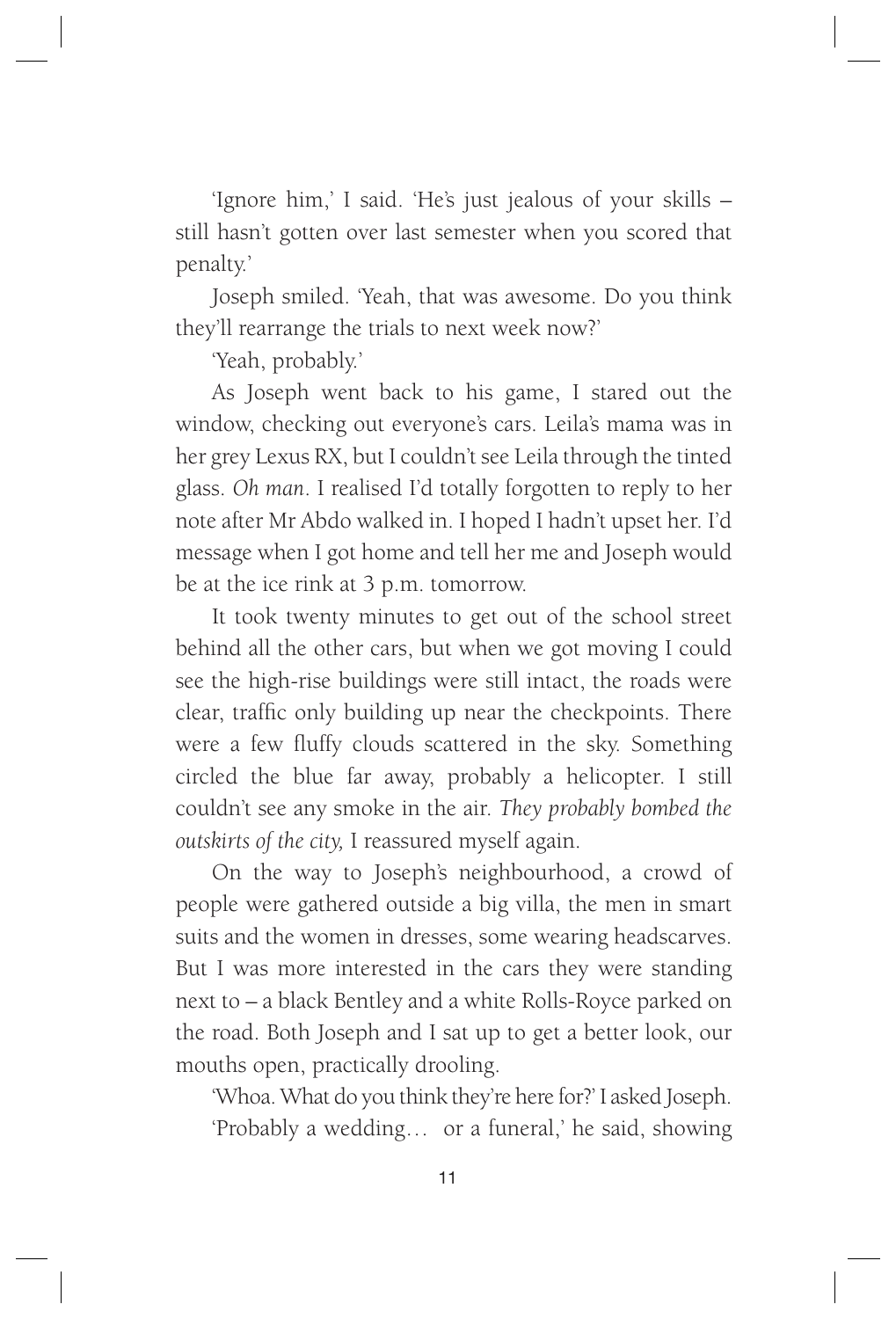me his game score and smirking. 'I beat you, right?'

'Hey! Give me that,' I said, grabbing his tablet and pressing *Play*. We'd been doing this for weeks.

Joseph's dad parked outside their apartment building. As the car stopped on the smooth black tarmac, we heard what must've been gunshots in the distance. I always thought it sounded like rain hitting a tin roof. But it wasn't raining. We jumped out, sheltered our heads with our arms and ran through their black front gates. We raced straight up to Joseph's bedroom, throwing our bags down next to some dried orange peel he hadn't bothered throwing away.

I sat on the end of his bed while Joseph switched on his PlayStation and small flat screen TV. 'May as well play *FIFA*  if we can't play the real thing, eh?' he said, his chin jutting out because of his grumpy face.

'Yeah, may as well,' I said, wishing the trials hadn't been cancelled and that we were showing off the skills we'd been practising in the stadium instead.

There was a small knock on the door and it opened. 'Hi, you two. Do you want anything to eat?' asked Joseph's mama.

'Nah,' said Joseph, still facing the TV screen, waiting for the game to load.

'How about you, Sami?'

'No thanks, Aunty, but can I have a drink, please?'

Joseph's mama smiled. 'Sure. What would you like? Coke?'

'Yes, thanks. Shall I call my mama to get Avraham to pick me up? He's probably waiting for me at school.'

'No!' she said quickly, in a strange high-pitched voice. 'Your baba wants you to stay for dinner. Stay there – I'll be